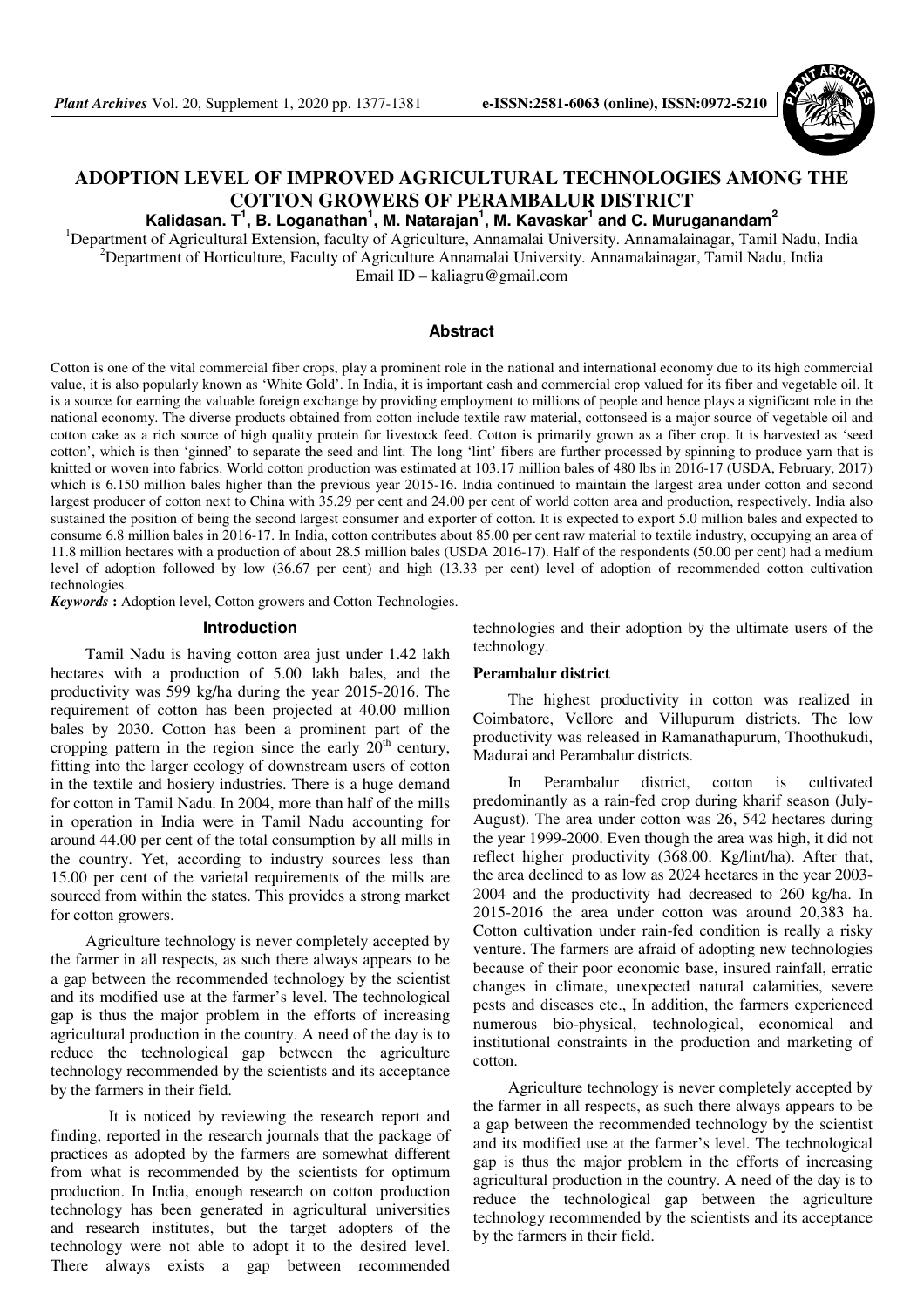It is noticed by reviewing the research report and finding, reported in the research journals that the package of practices as adopted by the farmers are somewhat different from what is recommended by the scientists for optimum production. In India, enough research on cotton production technology has been generated in agricultural universities and research institutes, but the target adopters of the technology were not able to adopt it to the desired level. There always exists a gap between recommended technologies and their adoption by the ultimate users of the technology.

# **Materials and Methods**

There are 33 revenue villages in Veppur block. The list of villages under cultivation cotton were collected from the office of the Assistant Director of Agriculture, Veppur. Based on the maximum area under cotton RCH-20, six villages namely Olaippadi, Paravai, Puduvettakudi, Varagur, Kilaperambalur and Thungapuram were selected for the study. A sample size of 120 respondents was selected from the six villages by using the proportionate random sampling technique.

#### **Adoption level of cotton**

Rogers (1983) defined adoption as a decision to make full use of an innovation as the best course of action available. In this study extent of adoption refers to measure how far a particular technology was adopted by an individual correctly without any distortion of the message.

In this study, recommended production technologies for RCH-20 hybrid cotton were selected for assessing the extent of adoption. The cultivation practices for maximizing yield of cotton under rain-fed condition were selected in consultation with extension scientists, subject matter specialists and officials of the state department of agriculture. Totally, 19 major practices with 47 sub-practices were selected for studying the extent of adoption. Each individual was asked about adoption against each item. A score of two was given for adoption, while non- adoption received one score. The scores for all these items were added-up for each respondent and his total adoption score was arrived at by using the formula for the adoption index as adopted by Siddharthan (2011) which was followed in this study.

The proportion (actual/recommended) was calculated separately for each of the practices. Then the values for all

the practices were summed up and divided by the total number of practices. The resulting values were taken as the adoption index to find out the extent of adoption of practices. Based on the respondents score, they were categorized into low, medium and high using the cumulative frequency method.

# **Results and Discussion**

# **Adoption level of recommended cotton cultivation technologies**

The result of analysis in overall adoption of recommended technologies in cotton was presented in Table-1

Table 1 : Distribution of respondents according to their overall adoption of recommended cotton technologies

 $(n=120)$ 

| S.No.        | Category      | Number | Per cent |
|--------------|---------------|--------|----------|
|              | $_{\rm{.0W}}$ |        | 36.67    |
|              | Medium        |        | 50.00    |
|              | High          | 16     | 13.33    |
| <b>Total</b> |               | 120    | 100.00   |

From the data in Table 1, it could be seen that half of the respondents (50.00 per cent) were found under a medium level of adoption followed by more than one-third of the respondents under, low level (36.67 per cent) and 13.33 per cent of the respondents had a high level of adoption. More than sixty per cent of the respondents had medium to high level of knowledge would have motivated them to adopt a number of technologies. Besides the respondents with medium risk orientation, scientific orientation, extension agency contact and innovativeness would have adopted the latest recommended technologies to a higher extent. These findings are in line with the findings of Kannan (2013) who observed that most of the respondents fell below medium level of adoption of recommended technologies in his study.

# **Practice wise adoption of recommended cotton cultivation technologies**

In order to have a better understanding of variation in the overall extent of adoption of recommended technologies in cotton, practice wise extent of adoption was analysed and the results are presented in Table-2

**Table 2** : Practice wise adoption of recommended cotton technologies (n=120)

|       | $\mathbf{r}$ and $\mathbf{r}$ is a received throughout on the commutation of the common space<br>(11.1) |               |          |
|-------|---------------------------------------------------------------------------------------------------------|---------------|----------|
| S.No. | <b>Technologies</b>                                                                                     | <b>Number</b> | Per cent |
| 1.    | <b>Land preparation</b>                                                                                 |               |          |
|       | Number of ploughing                                                                                     | 120           | 100.00   |
|       | <b>Mean</b>                                                                                             |               | 100.00   |
| 2.    | <b>Spacing</b>                                                                                          |               |          |
|       | Recommended spacing                                                                                     | 120           | 100.00   |
|       | Correct depth of sowing                                                                                 | 75            | 62.50    |
|       | <b>Mean</b>                                                                                             |               | 81.25    |
| 3.    | <b>Varieties</b>                                                                                        |               |          |
|       | Recommended varieties                                                                                   | 100           | 83.33    |
|       | <b>Mean</b>                                                                                             |               | 83.33    |
| 4.    | <b>Season</b>                                                                                           |               |          |
|       | Season of cotton cultivation                                                                            | 120           | 100.00   |
|       | <b>Mean</b>                                                                                             |               | 100.00   |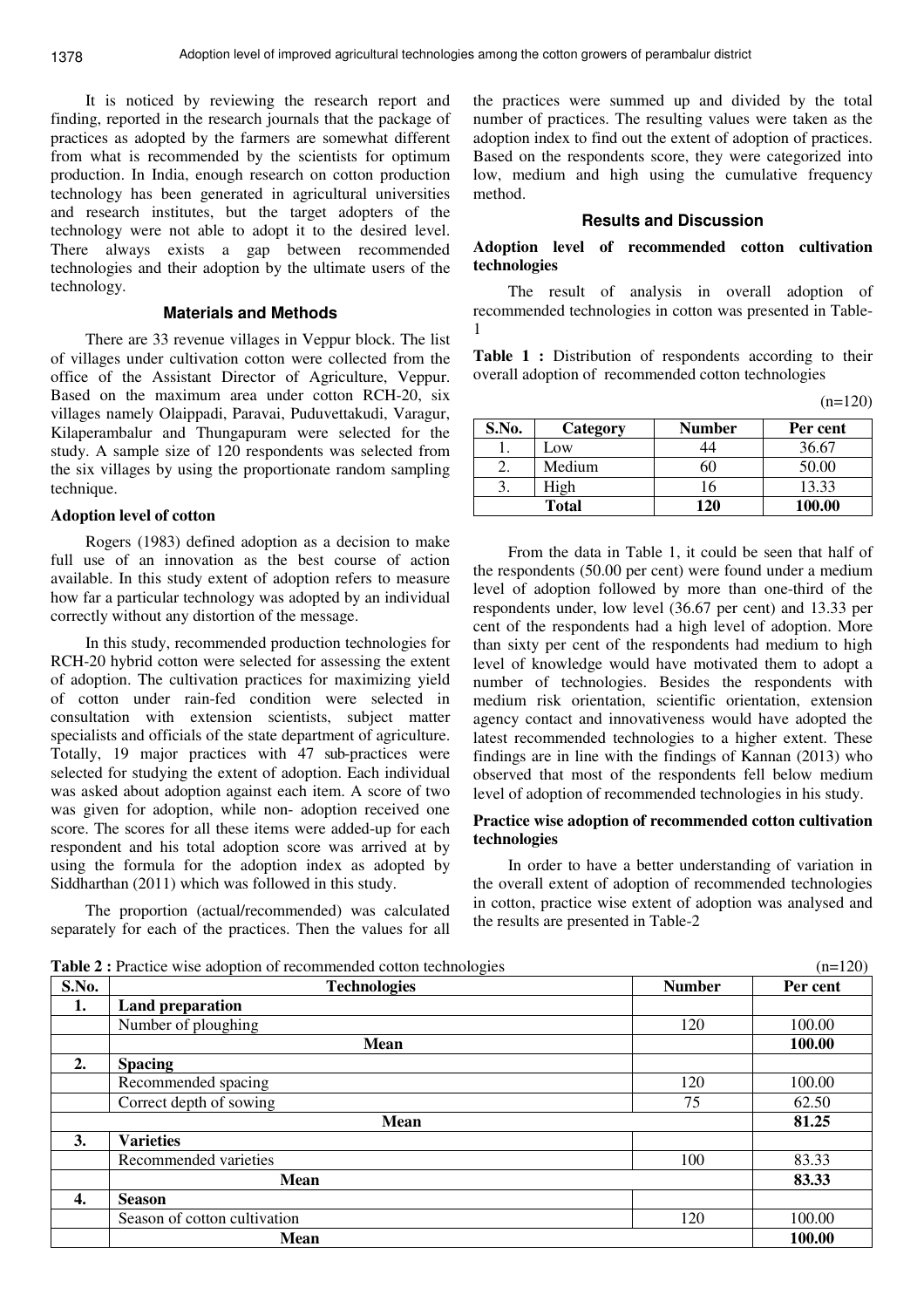| 5.   |                                                                                   |       |        |
|------|-----------------------------------------------------------------------------------|-------|--------|
|      | <b>Seed rate</b>                                                                  | 120   |        |
|      | a. Recommended quantity of seed / acre                                            |       | 100.00 |
|      | b. Recommended fuzzed seed / acre                                                 | 100   | 83.33  |
|      | c. Recommended delinted seed / acre                                               | 90    | 75.00  |
|      | <b>Mean</b>                                                                       |       | 86.11  |
| 6.   | <b>Seed treatment</b>                                                             |       |        |
|      | a. Recommended acid for acid treatment                                            | 70    | 58.33  |
|      | b. Recommended quantity of acid / kg of seed                                      | 65    | 54.16  |
|      | <b>Mean</b>                                                                       |       | 56.24  |
| 7.   | Sowing of seeds                                                                   |       |        |
|      | a. Method of sowing seeds                                                         | 120   | 100.00 |
|      | b. Correct depth of sowing                                                        | 100   | 83.33  |
|      | Mean                                                                              |       | 91.66  |
| 8.   | <b>Gap filling</b>                                                                |       |        |
|      | a. Correct time of gap filling                                                    | 117   | 97.50  |
|      | <b>Mean</b>                                                                       |       | 97.50  |
| 9.   | <b>Thinning</b>                                                                   |       |        |
|      | a. Correct time of thinning                                                       | 85    | 70.83  |
|      | Mean                                                                              |       | 70.83  |
| 10.  | Weed management                                                                   |       |        |
|      | a. Name of the herbicide recommended                                              | 30    | 25.00  |
|      | b. Recommended quantity of herbicide                                              | 26    | 21.66  |
|      | c. Correct time of first weeding                                                  | 50    | 41.66  |
|      | Mean                                                                              |       | 29.44  |
| 11.  | <b>Fertilizer application</b>                                                     |       |        |
|      | a. Recommended quantity of FYM                                                    | 110   | 91.66  |
|      | b. Recommended quantity of urea / acre                                            | 103   | 85.83  |
|      | c. Recommended quantity of phosphorus / acre                                      | 78    | 65.00  |
|      | d. Recommended quantity of potash / acre                                          | 92    | 76.66  |
|      | e. Correct time of manuring                                                       | 109   | 90.83  |
|      | <b>Mean</b>                                                                       |       | 81.99  |
| 12.  | <b>Micronutrient Application</b>                                                  |       |        |
|      | a. Recommended micro-nutrient / acre                                              | 78    | 65.00  |
|      |                                                                                   |       | 57.50  |
|      | b. Recommended quantity of micro-nutrient<br>69<br>97<br>c. Method of application |       | 80.83  |
|      |                                                                                   |       | 67.77  |
| 13.  | Mean<br><b>Foliar application</b>                                                 |       |        |
|      | a. Have you applied any foliar spray                                              | 85    | 70.83  |
|      | b. Mention the name of a chemical or nutrient acid                                | 50    | 41.66  |
|      | c. Specify the quantity used                                                      | 44    | 36.66  |
|      |                                                                                   |       | 49.71  |
|      | <b>Mean</b>                                                                       |       |        |
| 14.  | <b>Bio-fertilizer application</b><br>a. Recommended bio-fertilizer / acre         | 40    |        |
|      |                                                                                   |       | 33.33  |
|      | b. Correct quantity of bio-fertilizers                                            | 27    | 22.50  |
|      | c. Correct time of bio-fertilizers application                                    | 29    | 24.16  |
|      | <b>Mean</b>                                                                       |       | 26.66  |
| 15.  | <b>Topping practices</b>                                                          |       |        |
|      | a. Recommended time of topping                                                    | 70    | 58.33  |
|      | b. Recommended stage of topping                                                   | 65    | 54.16  |
|      | <b>Mean</b>                                                                       |       | 56.24  |
| 16.  | Plant growth regulator application                                                |       |        |
|      | a. Recommended plant growth regulator                                             | 100   | 83.33  |
|      | b. Correct time of application of plant<br>growth                                 | 85    | 70.83  |
|      | regulator                                                                         |       | 58.33  |
|      | c. Recommended quantity of plant growth regulator<br>70                           |       |        |
| Mean |                                                                                   | 70.83 |        |
| 17.  | <b>Irrigation management</b>                                                      |       |        |
|      | a. Number of irrigation                                                           | 90    | 75.00  |
|      | b. Correct time of irrigation                                                     | 75    | 62.50  |
|      | c. Correct interval of irrigation                                                 | 80    | 66.66  |
|      | <b>Mean</b>                                                                       |       | 68.05  |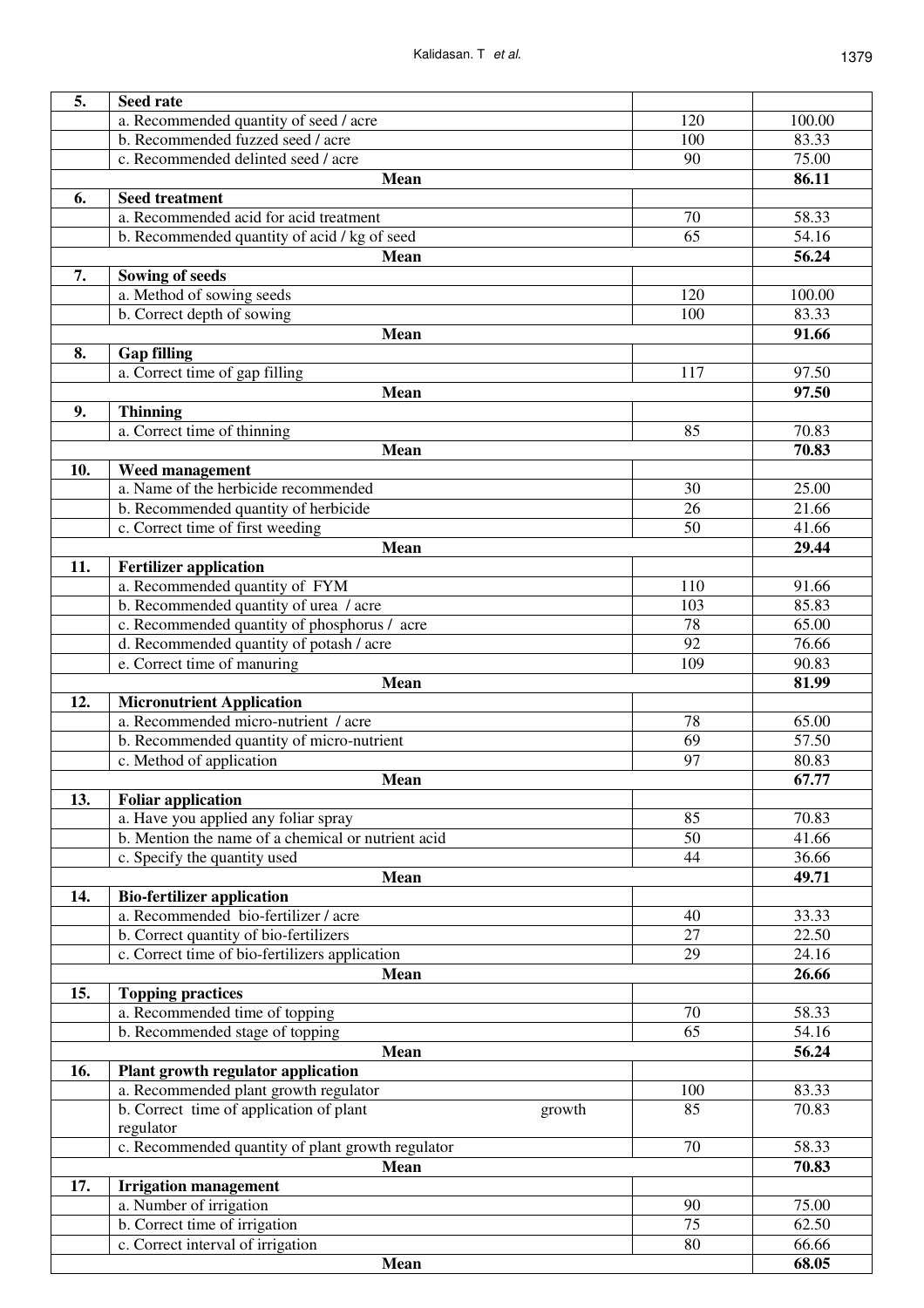| 18.                 | <b>Plant protection measures</b>            |     |        |
|---------------------|---------------------------------------------|-----|--------|
|                     | a. Recommended pesticide                    | 90  | 75.00  |
|                     | b. Correct quantity of pesticide            | 80  | 66.66  |
|                     | c. Recommended chemical for disease control | 85  | 70.83  |
|                     | d. Correct quantity of chemical for disease | 75  | 62.50  |
| Mean                |                                             |     | 68.74  |
| 19.                 | <b>Harvesting</b>                           |     |        |
|                     | a. Recommended method of harvesting         | 120 | 100.00 |
|                     | b. Method of separation of cotton           | 110 | 91.66  |
|                     | c. Correct time of harvesting               | 120 | 100.00 |
|                     | d. Protection of harvested cotton           | 105 | 87.50  |
| <b>Mean</b>         |                                             |     | 94.79  |
| <b>Average Mean</b> |                                             |     | 72.69  |

#### **Land preparation**

An overwhelming, cent per cent of the respondents (100.00 per cent) adopted a recommended number of ploughings (2 ploughing) for cotton cultivation. The majority of the respondents had a high level of knowledge about field preparation to get higher yield. Hence there was higher adoption.

# **Spacing**

Of the total respondents, cent per cent of the respondents had adopted the recommended spacing (60x30 cm) for cotton followed by the correct depth of sowing (62.50 per cent). The majority of the respondents had a high level of knowledge about field preparation to get higher yield. Hence there was higher adoption.

# **Varieties**

It could be observed from the Table-2, that 83.33 per cent of the respondents adopted the recommended varieties of cotton like RCH-20 which gives more yield and also having the specific characteristics like pest resistant and nonlodging.

# **Season**

From the Table-2, that 100.00 per cent of the respondents cultivated at the recommended season (July-August) for their cotton cultivation. This might be due to the awareness and knowledge level of the respondents about the correct season of the sowing and the recommended variety of cotton to get higher yield.

# **Seed rate**

Seed rate is important to get higher yield. Cent per cent of the respondents had adopted the recommended seeding rate (delinted seed 6 kg) followed by 83.33 per cent of the respondents had adopted recommended fuzzed seed/acre. This might be due to the sufficient knowledge level of the respondents at seed rate.

#### **Seed treatment**

The majority of the respondents had adopted recommended acid for seed treatment (58.33 per cent) and 54.16 per cent of the respondents adopted recommended quantity of acid. Most of the respondents were not adopted the seed treatment by  $H_2SO_4$  due to their lack of awareness and knowledge. Lack of awareness, lack of visible impact of treated plants and lack of interest of seed treatment may be attributed as the reason for non adoption.

#### **Sowing of seeds**

Of the total respondents, 100.00 per cent of the respondents had adopted the recommended method of sowing (hand dibbling) and correct depth of sowing (83.33 per cent). This might be due to the sufficient knowledge level of the respondents on the sowing of seeds.

# **Gap filling**

An overwhelming, majority of the respondents (97.50 per cent) adopted recommended gap filling practice. Gap filling practice is one of the important practices. To get higher yield in cotton, hence most of the respondents adopted this practice.

# **Thinning**

Thinning is important to get higher yield. The majority of the respondents (70.83 per cent) had adopted the recommended thinning practices. Maintaining optimum plant population is one of the pre requests for obtaining higher yield. Hence, most of the farmers adopted.

# **Weed management**

It could be seen from the Table-16, that 29.44 per cent of the respondents adopted the recommended weed management practices. The remaining of the 70.56 per cent of the respondents were non adopters. It was ascertained during the survey that most of them reported that insufficient of labours during peak season and non-availability experienced labourers were the major reasons for non adoption of weed management practices in their cultivation.

# **Fertilizer application**

Of the total respondents, 81.99 per cent of the respondents adopted the recommended dosage of chemical fertilizer to get higher yields whereas 19.01 per cent of the respondents did not adopt this practice. This may be due to the high cost of the chemical fertilizer and non-availability of desired brand fertilizer. Most of them were poor to apply different fertilizers at different levels at different intervals, besides unawareness of the recommended dosage of chemical fertilizers.

# **Micronutrient application**

More than half (67.77 per cent) of the respondents applied micro- nutrients to their cotton crop as they gained this information from the state Department of Agriculture officials during their contact. Whereas the rest of the respondents (32.23 per cent) were non adopters. This might be due to unawareness and lake of knowledge of the respondents about the micronutrient application for cotton.